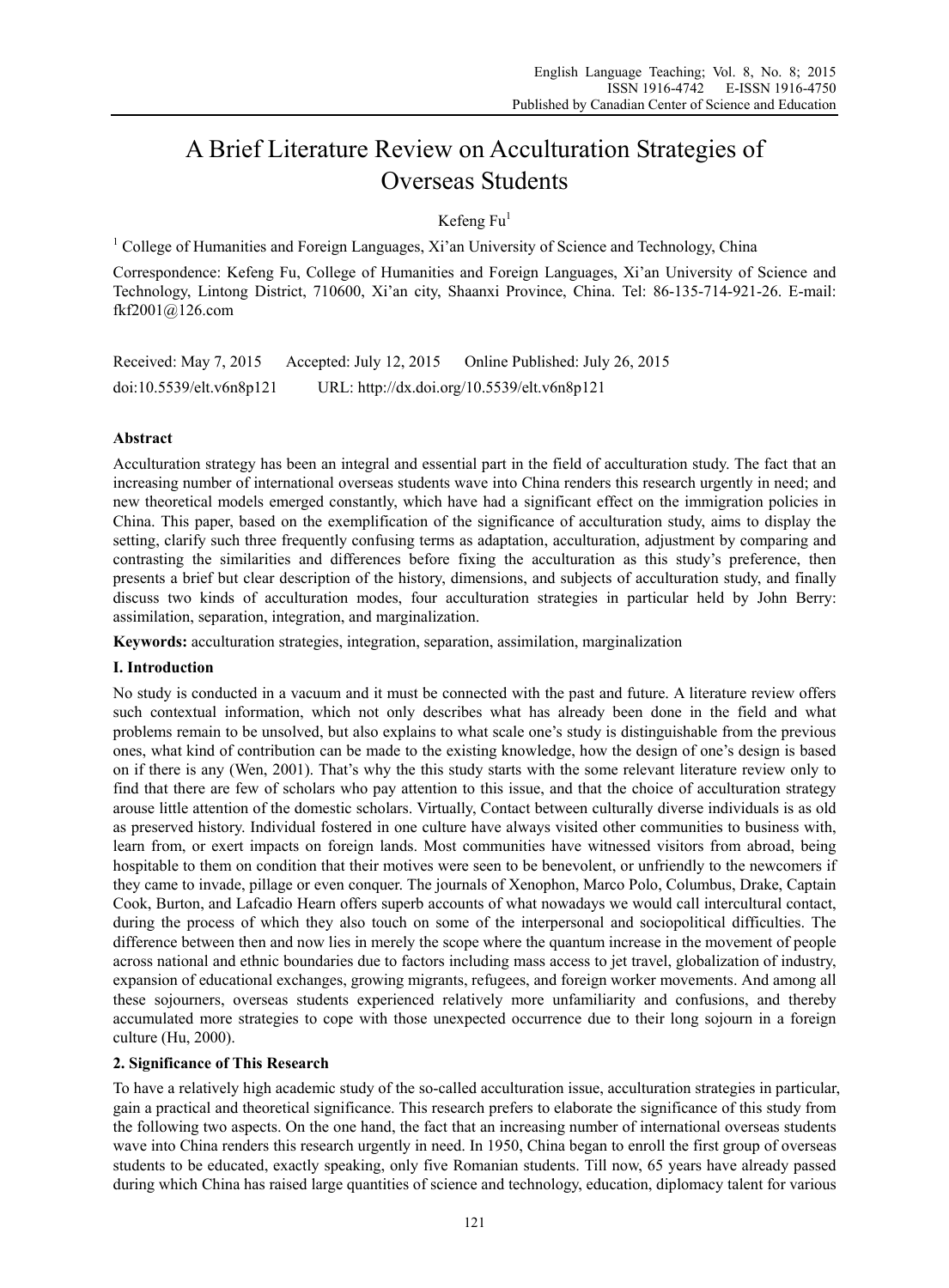countries, especially those developing ones. With the reform and open policy moving on, China's comprehensive national strength gradually increased, the international standing unceasingly enhanced, and the international education program has made great progress. The dimension and structure of the international education program are also changing from language-purposed student to undergraduate student, and graduate student. According to Foreign Affairs Office in China, the number of Chinese overseas will increase to 220,000 at the end of 2015. Obviously, China is becoming a "Holy land" for those who want to study abroad. At the same time, the increased number of international students flooding into China brings about a great challenge for the Chinese educational system and management pattern. Chinese universities and colleges are responsible for offering different kinds of services for the overseas students and solving the problems experienced by them mentally and physically. It is assumed that intercultural contact not only brings about excitement and mystery, but also stress and depression, which is a process full of wonder and unfamiliarity. As student sojourners they experienced a range of difficulties, such as inadequate linguistic and communicative strategies, racial bias or discriminations, homesickness and loneliness. They also face pressures associated with the role of 'foreign ambassador' in their interactions with host culture students (Collen et al., 2001). Without adequate supplement and assistance, those problems must become worse, and even contributes to a tragedy. What's worse, the negative acculturation situation in host country directly affects the overseas' judgment upon the host country and threaten the image of host country in the world. This issue, unfortunately, has not aroused attention of the domestic scholars and researchers in China, Thus, this research is urgently in need. On the other hand, at the background of specific Chinese and cultural system, this study, adding freshness, fullness and vigor to the existing study of acculturation, in particular, acculturation strategy, may demonstrate a new and diverse angle for the further study of acculturation theory. After a synchronic and diachronic analysis of the existing literature in this field, the author staggeringly notices that most of the researchers in this field more often prefer to Westernize, or particularly Americanize their academic research. That is to say, those researchers tend to apply their western or American social background in their cases. P.G.Altbach, one of the remarkable experts in the field of International Education Comparison, founder of Pull-Push theory in Boston College, once pointed that, "the existing literature in this field mainly focuses on various problems of overseas from developing countries experienced in industrial or developed countries. Although those issues are the mostly concerned and heatedly argued, they are still a part of whole (Yang, 2005)." Here, it is not necessarily cogent to apply those literature or findings by westerners to explain and clarify the problems experienced in some developing countries, such as China. Concerning the establishment of acculturation theory, those researches or scholars from western countries have already built up a relatively solid concept system of paradigm. In other words, a westernized or Americanized discourse, which overwhelmed the field of politics, economics, and social culture in this global village for a long time, has emerged and worked (Kim, 1986). Of course, it is not to say that this mature system of western discourse should be abolished or even replaced. In fact, these are the contribution of hundreds of thousands former scholars and experts' knowledge and wisdom. It is not wise to give it away. However, the trouble is that these developing countries, without critically thinking, would merely apply this western-orientation system to explain their own specific problems, a large quantity of genuine and dynamic localization resource would be probably left in the dust largely owing to being disagreement with the so-called mainstream discourse hold by western society. From this point of view, this author argues that it is urgently desirable to change the western-orientation discourse or paradigm to a more diverse and dynamic one, or at least establish a combinational one of western–orientation and east-orientation. But we have to admit that it is a great challenge to be coexistent with the western one.

#### **3. Defining the Three Terms: Adaptation, Acculturation, and Adjustment**

As a critical **c**oncept of intercultural communication, acculturation needs further study in spite of the abundant researches since 1990s. One of the suggestions from Kim (1986) and Swarl and ward (1880) for further research in this field is that the terms used to describe sojourners' experience in a new culture are vague; those terms commonly used, including acculturation, adaptation, adjustment, assimilation, integration, resocialisation, transculturation, and transformation, needs to be conceptually defined (Chen, 2001). Inspired by this idea and expecting to hunt for sound theoretical support, the author takes a look at the definition to three frequently used terms: adaptation, acculturation and adjustment.

Intercultural adaptation is commonly applied in the literature of intercultural communication studies, and according to Kim, "it refers to the process of increasing the level of fitness of people to meet the demands of a new cultural environment, and it deals with how sojourners or new immigrants experience the distress caused by mismatches or incompatibility between the host culture and the culture of birth (Kim, 1998)." And Kim further develops this idea when she writes, "Cross-Cultural adaptation embraces other similar but narrow terms, from assimilation…and acculturation …to coping and adjustment…as well as integration (Kim, 1986)." And in her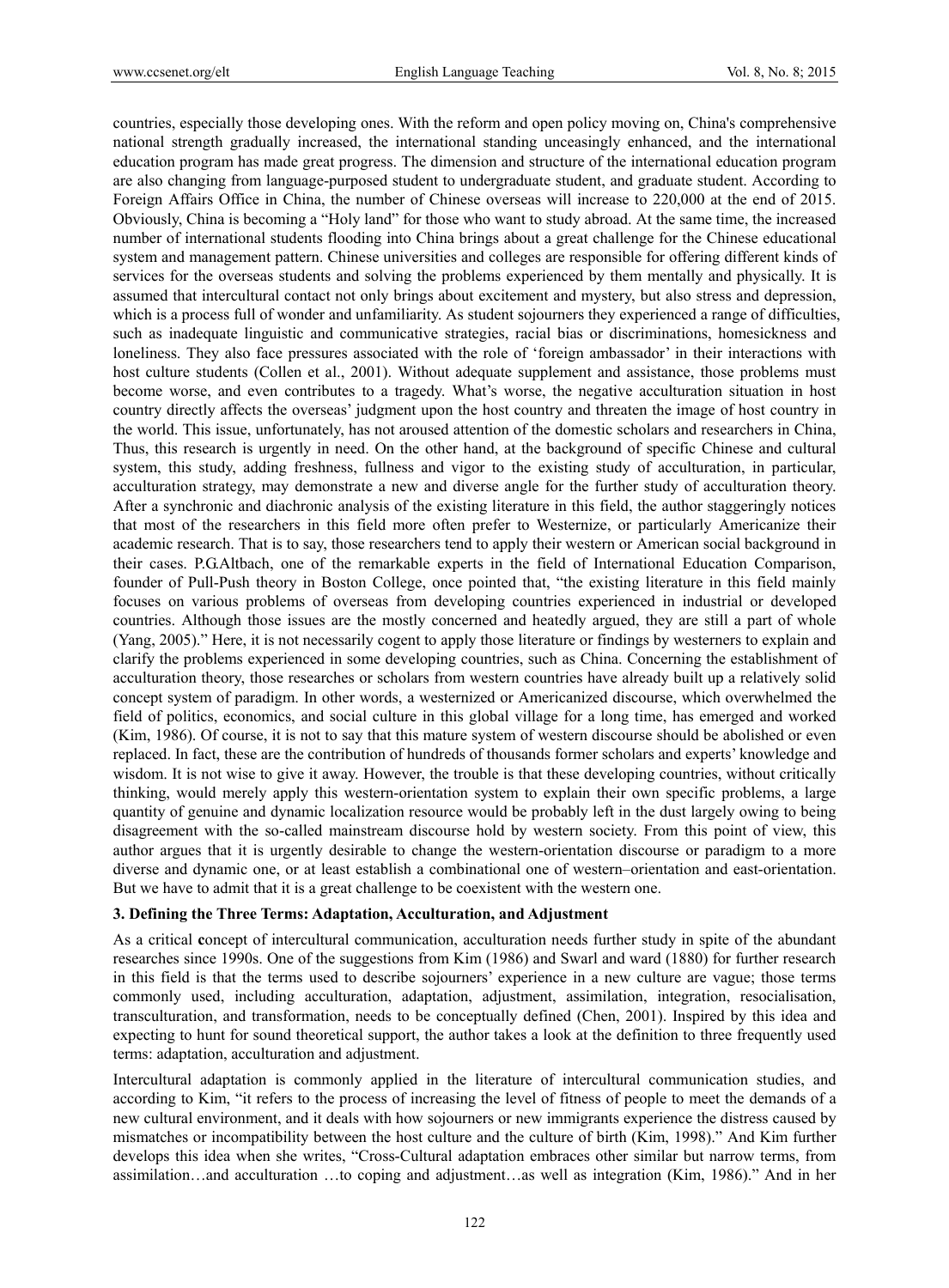article Cross-cultural adaptation: An Integrative Theory(Kim,1995), she defines acculturation as the process of learning the elements of the host culture to be a member of it, and discusses it together with deculturation, which is then defined as one's old cultural habits. This acculturation-deculturation process forms one of the three "open-systems" assumptions of Kim's integrative theory of intercultural adaptation. Likewise, in Mansell's Dimension of intercultural adaptation, acculturation is considered as one of the four emotional and affective states, besides alienation, marginality, and duality, in the process of intercultural adaptation. In this state, sojourners establish a strong need to adapt the way of living of the host culture, and they are able to make intimate friends with the host nation and are able to replace some elements of their original culture with elements of the host culture, a group of scholars represented by Kim and Mansell reach the agreement and abandon their own culture.

However, a disagreement can be observed from Kim's own works, from mid 1980s, she has been composing a sequence of well-known articles by using the concept of acculturation instead of adaptation, like Acculturation Attitude of Korean Immigrants in Toronto, Comparative Studies of Acculturation Stress. In these articles Kim adopts the definition of acculturation by Redfield Linton, and Herskovits, who coin acculturation as a process of adaptation to strange surroundings largely due to two independent cultures encountering with each other. Relatively speaking, both of them perceive acculturation from a much broader perspective, not just as the state of wholly adopting the host culture on the one hand. The first users of this term are mainly psychologists, they thus tend to give more emphasis on its psychological side.

Instead of embracing "adjustment" under the meaning of "adaptation", Furnham and Brochner put them on an equal footing. In the article "Social Difficulty in a Foreign Culture: An empirical Analysis of culture Shock" published in 1982, they explore out the nature and extent of the social difficulties sojourners encounter in the intercultural adjustment, and offers their famous framework in the process of intercultural adjustment study by analyzing three factors: cultural difference, individual difference, and sojourner experience. Still, some other scholars put "adjustment" in a rather narrow sense, among them, Lysgaard, the founder of the famous U-Curve theory, is a good representative. Here adjustment is defined as the third stage of intercultural adaptation, after honeymoon and crisis, and before biculturalism. It refers to the very period in which sojourners begin to appreciate and respect the new culture and to develop sensibility towards cultural differences. Studies from the new Chang (1973) and Morris (1960) confirmed the U-Curve Theory and adopted the narrow sense of adjustment.

By reviewing the relevant literature, this study prefers the term acculturation. First, adaptation is used by scholars in a broader sense, but intercultural adaptation and acculturation are often cross-referenced. Secondly, acculturation, instead of adaptation and adjustment, represents the most current thinking in the field. Last but not least, the theoretical framework, acculturation strategies, which this current study is based on and which will be illustrated later.

# **4. The Chronological Development, the Subject and Dimension of the Acculturation Study**

The notion of acculturation is derived from anthropology, which has been followed by other disciplines such as sociology, epidemiology, and inter-cultural psychology. However, the theoretical and applied findings in terms of these disciplines have been endowed with various approaches and applications. When anthropologist Redfield and others recognized acculturation as an object of study in 1936, they termed it broadly as "those phenomena which result when groups of individuals having different cultures come into continuous first-hand contact, with subsequent changes in the original cultural patterns of either of both groups" (Redfield, Linton, & Herskovits, 1936).

# *4.1 The Burgeoning Period*

The earliest work relating to acculturation study arose in the context of research on migration and mental health. Its origins were perhaps more sociopolitical than psychological and can be traced back to the use of early twentieth century census records in the United States. Statistics based on data collected in 1903 from state mental institution indicated that immigrants constituted 70 percent of hospitalized patients despite representing only 20 percent of population at large (Portes & Rumbaut, 1990). These findings had significant social, economic and political consequences at the time and were subsequently used to support the establishment ofimmigration screening programs in United States (Furnham & Bochner, 1986). Later, more sophisticated epidemiological investigation in the United States also suggests that migrants were over-represented in hospital admissions (Lysgaard,1932). This stimulates an increase in systematic comparative studies of immigrants and native-born, a line of research that continued for more than three decades and expanded to the international area, investigation in United Kingdom, Australia, Canada, Germany and South Africa consistently supported the association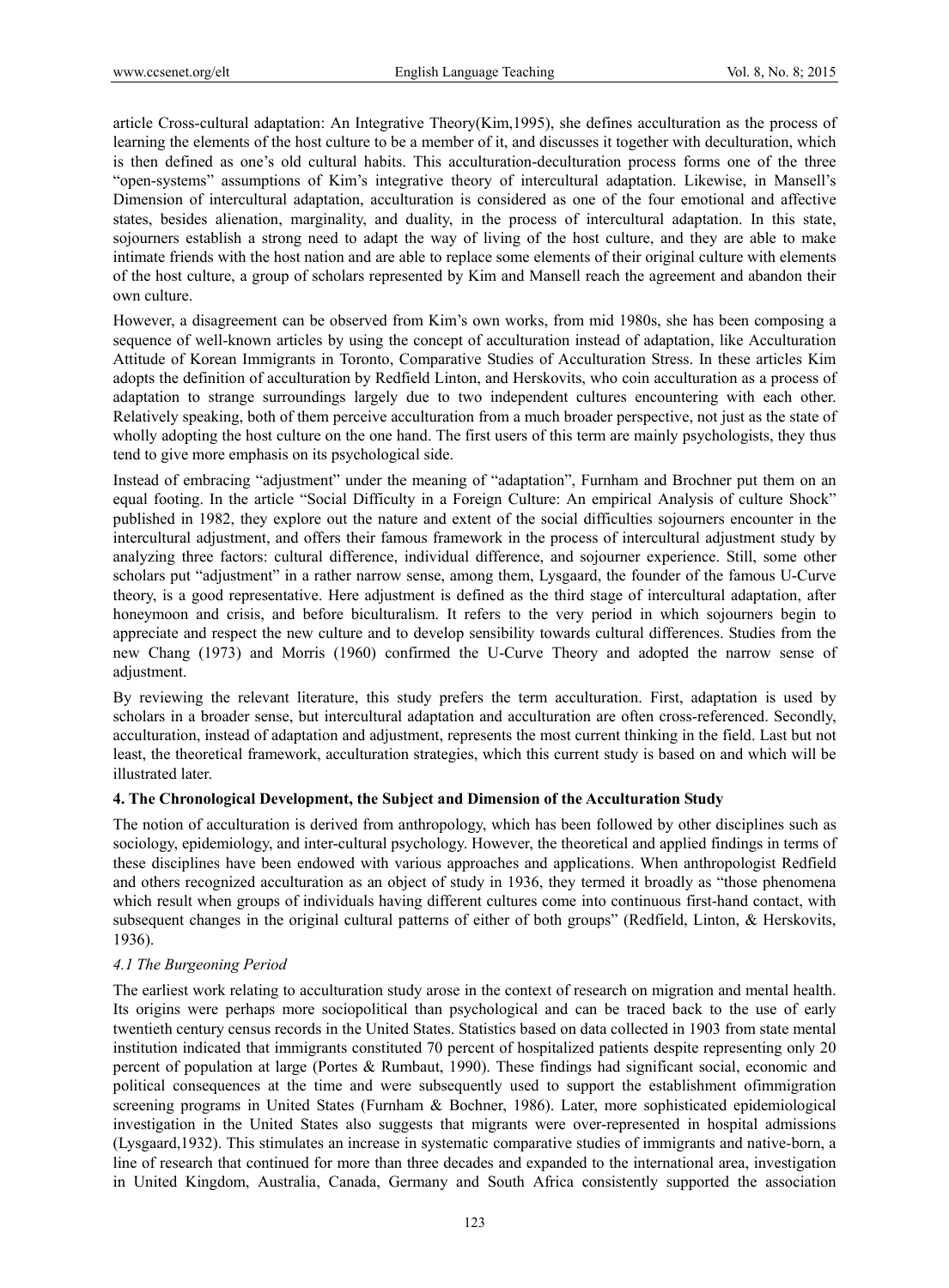between migration and psychiatric morbidity.

#### *4.2 The Developmental Period*

As research on migration and mental health progressed into the 1980s, a number of investigators began to question the uniformly high reported incidence of psychiatric morbidity in immigrants. Indeed, studies began to emerge that documented lower rates of institutionalization in selected migrant samples (e.g. Cochrane, 1977; Wong & Cochrane, 1989). At the same time researchers began to shift their data bases from archival records on hospitalization and the diagnosis of psychotic disorders to community surveys of psychological distress, including anxiety, depression, and psychosomatic complaints. In this period, the problem with studies of this era, however, was that many of them were atheoretical and used what Brisling and Baumgartner (1971) have called 'samples of convenience' rather than properly constituted representative groups of participants. The preferred methodology was to administer a questionnaire that included a variety of items about the respondents' adjustment problems and attitudes to the host country.

#### *4.3 The Golden Period*

Since the mid of last century, the volume of empirical study on intercultural acculturation has significantly increased. Studies of this field have proliferated over the last two decades. It stepped into its golden developmental phase. In this period, the methodology has been improved and refined; the scope of the study has been extended ranging from immigrants, overseas, and patriots to sojourners, experts, and businessman. In contrast to the former studies, which tend to take the immigrants and foreign sojourners as a whole, and focus on the group acculturation to social structure and their change ethnic or cultural identity, in this period researchers, such as psychologists, andlinguists, they have focus on quantification through psychometrical scales and on description of individual-level changes with acculturation. According to Berry's representative model of acculturation stress, for instance, an individual's early mental responses to the conflict often along with acculturation may result in diminished mental health status, which later improves acculturation.

# *4.4 The Subject and Dimension of the Acculturation Study*

There are, at least, two ways in which the process of intercultural acculturation can be described, corresponding to different approaches and emphases in the multidisciplinary literature. One may be summarized as the research subject, exactly speaking, which can be both short-term and long-term exposure to host culture. The other may be categorized from both micro or individual and macro or group level.

As for the subject of acculturation research could be classified as two sorts. One is long-term exposure to host culture, such as immigrants and refugees, whose acculturation is a life-time experience. The other could be generally addressed as sojourners who are so-called short-term or instant exposure to host culture. A sojourn is defined as a temporary stay in a new place. It occurs voluntarily for an unspecified, though relatively short, period of time. Although there are no fixed criteria for defining a sojourn in terms of its duration, 6 months to 5 years are commonly cited parameters. There are many types of sojourners: expatriate business people, diplomats, members of the armed forces, students, volunteers, aid workers, and missionary. They do business; represent their country; protect civilians or proselytize respectively. Although there have been some studies of expatriate business people, diplomats, members of the armed forces, aid workers, and missionary, most sojourn research has concentrated on international students. The literature on international students has, to some extent, reflected the need to sustain the education export industry, and a significant portion of the contemporary literature has dealt with the problems of international students, however, as international students sojourners are perhaps the best-researched group of cross-cultural travelers, there is extensive body of work that has focused on theory testing.

As for the dimension of acculturation study, it could be sorted as individual and group level. In the past, acculturation study mainly focused on the issue from the perspective of anthropology and sociology in order to draw the distinction of different cultures, which thus tend to investigate the cultural variation caused by cultural contact based on the group level. While in contrast to the sociological emphasis on economic, political and social structure, efforts in individual acculturation have focused on quantification through psychometric scales and on description of individual-level changes with acculturation. In Berry's well-known model of acculturation stress, for instance, an individual's first psychological echo to these disagreements which often emerge are likely to contribute to decreased mental health, which , instead, later promotes acculturation.

# **5. Acculturation Models**

# *5.1 Unidirectional Model of Acculturation*

Acculturation is firstly regarded as a direct unidirectional notion that supposes the acculturating subject will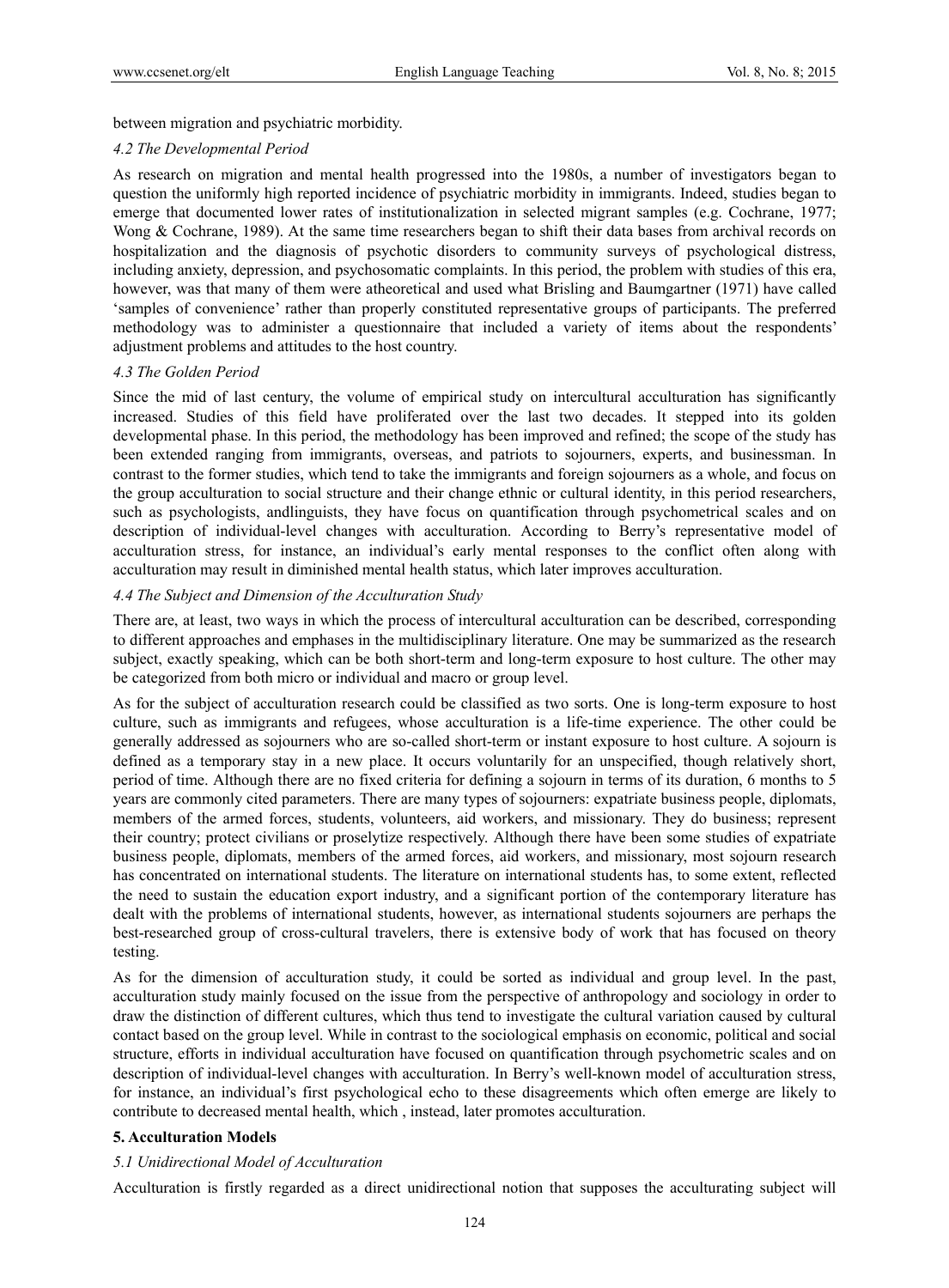follow the rules and notions of the target culture. To say, the "melting pot" approach supposes that optimal acculturation procedure for the subject is to adapt to the target culture. Suppose individuals fail to assimilate, accordingly, they will suffer from tremendous loneliness, anxiety, as well as tension. Virtually, various experts concerning this field hold distinctive stands in terms of evaluating individual's acculturation level. Mendoza, the outstanding scholar in this field, points that some models are apt to apply a single index or standard, for example, the issues scaling merely the individual's proficiency or capability of four linguistic skills in target language, when evaluating the acculturating subjects' benchmark of accommodation to the target culture, who, whereas, also asserts that several unidirectional patterns have utilized multidimensional measures. Multidimensional measures consist of issues concerning the subjects' capacity to be involved in the target culture, to list, food culture, custom, and dressing style.

The unidirectional model further assumes that the more complex the society is, the more it is uni-polar, and assimilated. The reliability of this assumption has not only been challenged, but doubted, for example, in the United States, Glazer and Moynihan initially supposes that minorities will homogenize into the American mainstream stream and finally fade; they also conclude, however, minorities have not only survived, but also there is a sharp rise with ethnicity much more salient than ever before, this disadvantage has give rise to alternative opinion in terms of acculturation.

# *5.2 Bidirectional Model of Acculturation*

Other scholars have asserted that unidirectional model of acculturation are apt for evaluating the accommodating subjects' own cultural traditions and the cultural effects on their adaptation to the new surroundings. These experts also argued the necessity of the accommodating subject's cultural impacts on the mental condition. For example, it is recommended by Ramirez that it should be probable for the acculturating subjects to make sense and join in proper social occasions or activities within two individual cultures. Respecting that acculturating is a multifaceted of diverse issue; these scholars suggest using a model that would consist of all-rounds channels to evaluate the acculturating individuals' adaptation to the host culture dependant on the impacts of the two cultures. It is also indicated that bi-directional models have been applied to probe into the adaptation course of diverse minorities; Berry identifies four kinds of acculturation tactics utilizing a bidirectional approach. Among the Acculturation Attitude Scale, these four tactics are virtually determined. Berry and his peers have addressed diverse issues, to say, verbal communicative ability, religion, customs, child up-bringing and eating habits, in which the acculturating individuals would suggest with a standardized scale ranging from 1 to 5 how strongly they accept or not accept the statement. Berry and his communities have also applied other complementary measures to assess to what degree the acculturating subjects' participation in both the target and their own culture.

With the transformation of acculturation model, the unitary approach of the concept changes as well. The unitary approach of measuring acculturating individual's language proficiency, e.g. speaking, reading and writing, as the only criterion of evaluating their acculturation has gradually yielded to a combined one along with empirical studies and manage to put them into real action. Among them, Berry is a remarkable representative, who established the basic backbone of four acculturation strategies and an array of surveys to measure them.

# *5.3 Acculturation Strategies*

According to Berry, there are several stages at the course of acculturation. First, it is common for the acculturation individual to build up a kind of communication with the host culture through commercial business, education, or immigration. Second, from this communication, the individual encounters conflicts due to such difference as food preference, clothing style, and language. Third, to avoid these disagreements, the individual needs to fit in the dominant culture. What's more, Berry also conceptualizes efforts to cope with conflicts and determines four models of acculturation strategies. The transformation of the four acculturation strategies derives from the bidirectional models of acculturation, and is dependent on two dominant issues individuals will be likely to encounter in their everyday life. The first issue is the question whether the individuals are for or against the mother culture's cultural values. The second issue is whether to be for or against target background's concepts and customs. Berry syntheses how great immigrants tend to maintain their traditional culture and the degree to which they long for communications with the host society, a conceptual backbone is built up and the four types of acculturation strategies are determined: integration, assimilation, separation, and marginalization.

The prior strategy, classified as integration, is the one when individuals accept both their own cultural values and those of the host culture. The second one is assimilation. Individuals who apply this strategy refuse their own cultural values and concepts yet accept the host cultural values. The third strategy is separation, which appears when individuals accept their own cultural values and identity and reject those of the host culture. The last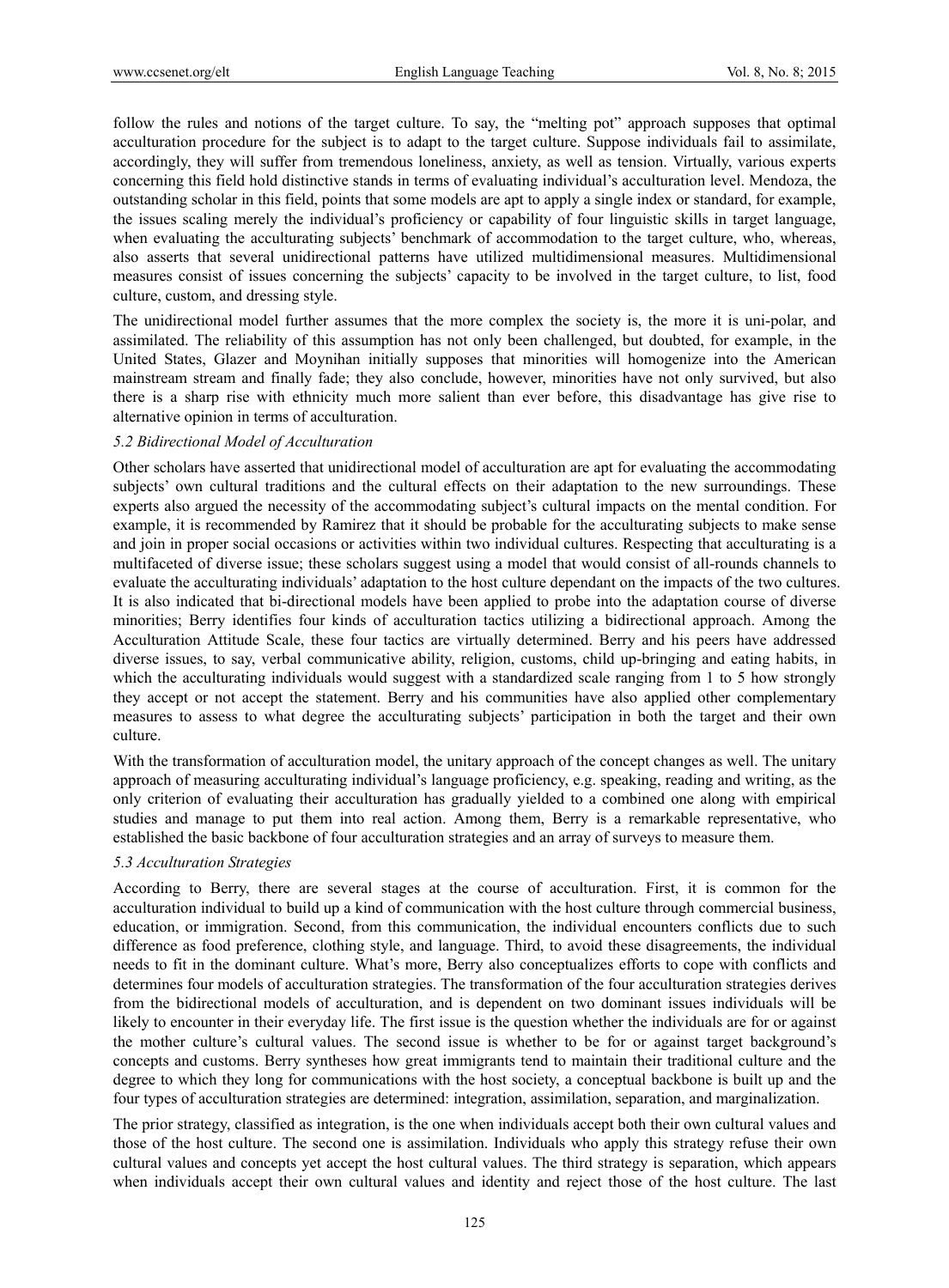acculturation strategy is marginalization, which means individuals' rejection to the values and identities of both cultures. Simply speaking, the scale of those four strategies can be summarized in Table 1.

Table 1. strtegies of acculturation based on the attituedes towards one's own cultutral and towards the host culture

|                                   | Attitude towards one's culture |                 |  |
|-----------------------------------|--------------------------------|-----------------|--|
| Attitude towards the host culture | Accept                         | Reject          |  |
| Accept                            | Integration                    | Assimilation    |  |
| Reject                            | Separation                     | Marginalization |  |
|                                   |                                |                 |  |

Berry and his communities carried out a sequence of empirical studies to evaluate the acculturation strategies of diverse immigrant groups in North America. The results obtained with these immigrants groups display that the strategy of integration is the preferred one if acculturation is followed either by assimilation or separation, while the strategy of marginalization is the least preferred one. Findings have demonstrated that in plural communities, and in relatively mono-polar culture communities, integration is the most adaptive type for immigrants and overseas students, and marginalization is the least one. Similarly, immigrants and sojourners living in the plural societies that follow integration policies are recommended to have better psychological adaptation.

In addition to identifying the favorite acculturation strategy, Berry and his peers have also probed into the relationship among variables such as languages proficiency, nationality, mental stress, and acculturation attitudes of several minorities. To say, Kim and Berry investigated acculturating people that are from the South Korea with good education and are settling down in the big urban areas of Toronto. It is indicated that several factors play a important part in integration, such as enjoying more journals by Canadian, intending to be given questionnaire in English, tripping straightly to Canada, and taking part in various communities in the host country. While, the choice of assimilation displays the different scene: less frequent access Korean journals and TV channels, less friends. In general, those researchers uncover an individual factor of integration as well as assimilation, and most of the subjects got less education as a dominant factor of marginalization and separation. Of course, some other factors are also concerned about the Canadian nationality, more inferior financial rank, too much with the mother identity. One interpretation provided by subjects in a post-interview was urged, whose looking appearance passed for an unique characteristic of Asians, and intend to preserve their original notions and roots. Inspired by their findings, Berry and his communities recommend that with Koreans' literacy increasing, a variety of conflicts, prejudice and hardships will be exposed to them easier, which thereby cornered them to abandon their own original traditions as well customs.

# **6. Conclusion**

Based on the relevant literature, it can be easily found that the study of acculturation was even earlier than that of intercultural communication, which witnessed long history and transformation. Virtually, the origin and even development of any promising theory must be linked tightly with the needs of the contemporary society. There is no exception of acculturation study. At the very beginning, the motives of carrying out acculturation study is to explore some effective solutions to tackle the mental problems of the early immigrants, whose findings are thus featured with social, economic and political color at the time and were subsequently used to sponsor the establishment of immigration screening programs in United States As research on migration and mental health move into the 1980s, an increasing number of investigators or scholars are set out to probe into the uniformly high reported incidence of psychiatric, unfortunately, the problem with studies of this era, instead, was that many of them were at random or casual and used the so-called "sample of convenience" rather than appropriately constructed representative groups of objects. Since the mid of last century, the volume of empirical study on intercultural acculturation has significantly increased. It stepped into its golden developmental phase. In contrast to the former studies, which tend to take the immigrants and foreign sojourners as a whole, and focus on the group adaptation to social structure and their change ethnic or cultural identity, in this period researchers, such as psychologists, and linguists, they have concentrated on quantification through psychometrical scales and on description of individual-level changes with acculturation. As for the subject of acculturation research could be classified as two sorts. One is long-term exposure to host culture, such as immigrants and refugees, whose acculturation is a life-long experience. The other could be generally addressed as sojourners who are so-called short-term or instant exposure to host culture. The dimension could be categorized from both micro or individual